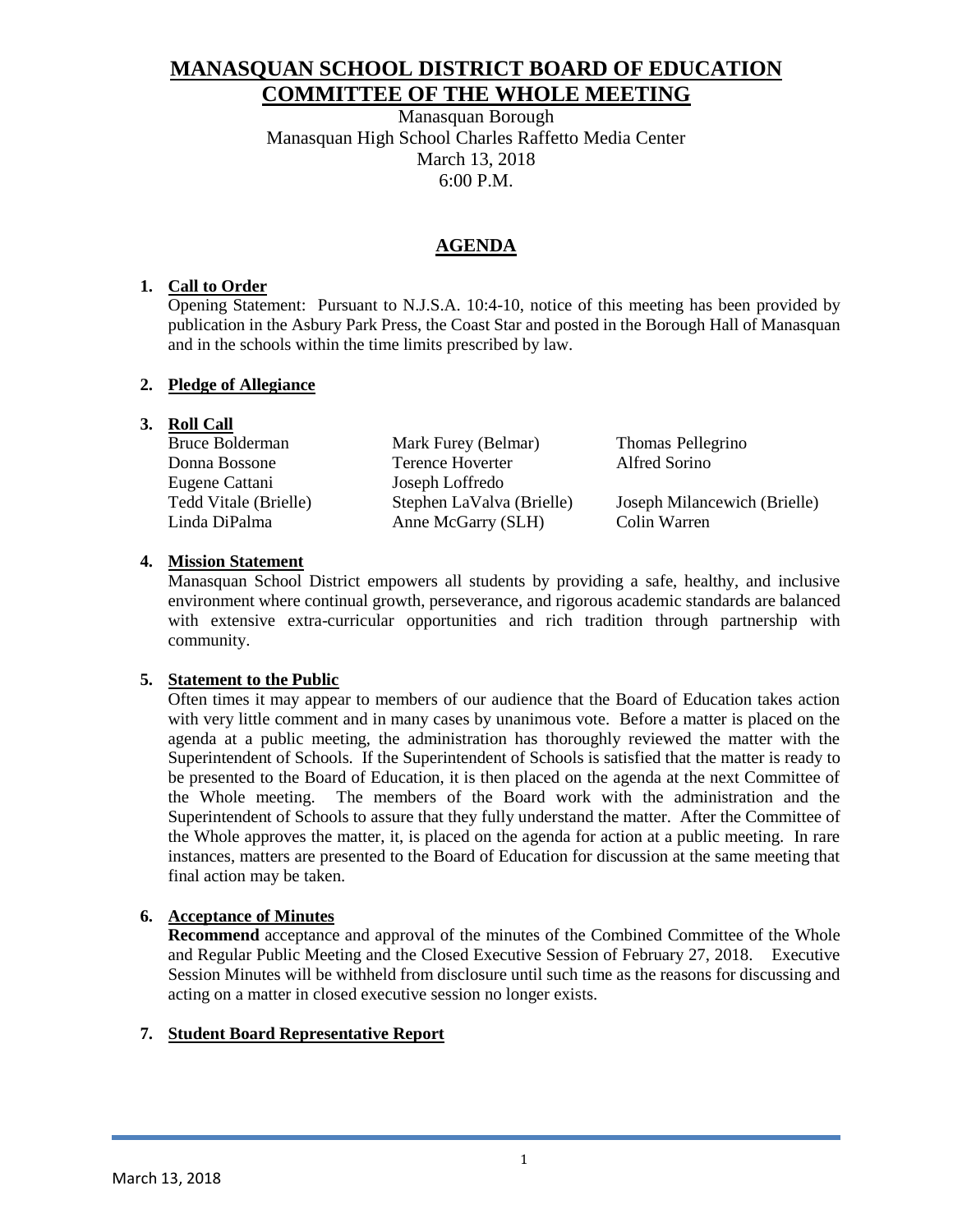### **8. Presentations**

- **All Shore Intermediate Band Performance by Donovan Brown**
- **Elementary School Geography Bee Winner – Liam Hoverter**
- **District Geography Bee Winner – Kieran Pastelak**
- **Oratory Symposium Presentation**
- **Teacher of the Year**
	- o **Kindle Kuriscak – Elementary School**
	- o **Claire Kozic – High School**
- **Support Staff Employee of the Year**
	- o **Nancy LeBlanc – Elementary School**
	- o **LucyAnn Scerbo – High School**

# **9. Committee of the Whole**

- **Discussion Items for the Agenda**
	- **Education, Curriculum & Technology** 
		- o Drop and Rotate Block Schedule Parent Nights
	- **Personnel– To be Discussed in Executive Session- Agenda Items\***
	- **Policy– Agenda Items \***
	- **Legal**
	- **Finance– Agenda Items** 
		- o Update on proposed 2018-2019 school district budget
	- **Buildings & Grounds/Facilities– Agenda Items \*** 
		- o Updated Rendition Turf Field

### **10. Superintendent's Report & Information Items**

- **Enrollment Document** 
	- $\triangleright$  Total Enrollment 1,526
		- o **High School 936**
		- o **Elementary School – 590**
- **Attendance Comparison, Fire Drill Reports, Suspensions & Tardy Reports Document**

# **Fire Drill Reports**

- **High School:**
	- o **February 9th - Lockdown**
	- o **February 27th – Fire Drill**
- **Elementary School:**
	- o **February 22nd – Lockdown Drill**
	- o **February 28th – Fire Drill**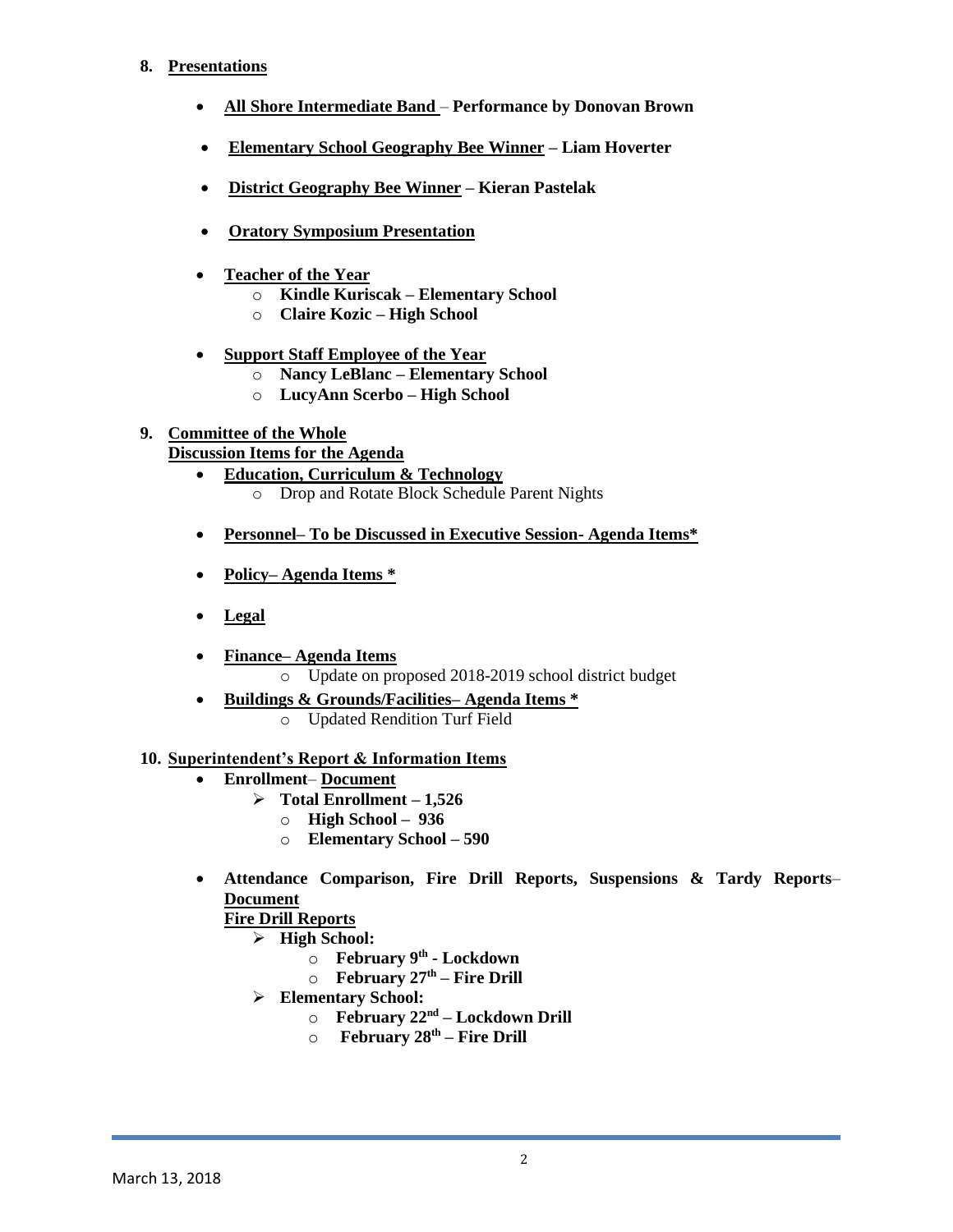- **HIB Monthly Report Document** 
	- **High School:**
		- o **No Reports for the Month**
	- **Elementary School:**
		- o **No Reports for the Month**
- **Report of the Director of Curriculum and Instruction**
- **Report of the Director of Technology and Human Resources**
- **Report of the Director of School Counseling Services**

**Recommend** approval and acceptance of the Superintendent's Report.

### **11. Public Forum on Agenda Items**

Time may be allocated for public comment at this meeting. Each speaker may be allotted a limited time when recognized by the presiding officer. In the event it appears the public comment portion of the meeting may exceed 45 minutes, the presiding officer may limit each statement made by a participant to 3-5 minutes duration. Individuals wishing to address the Board shall be recognized by the presiding officer and shall give their names, addresses and the group, if any, that they represent. Although the Board encourages public participation, it reserves the right, through its presiding officer, to terminate remarks to and/or by any individual not keeping with the conduct of a proper and efficient meeting. During the public participation portions of this meeting, the Board will not respond to questions from the public involving employment, appointment, termination of employment, negotiations, terms and conditions of employment, evaluation of the performance of, promotion or disciplining of any specific or prospective or current employee. This public forum is limited to comment on items included in this agenda only.

# **MANASQUAN**

# **General Items**

- **12. Recommend** approval of the acceptance of additional funding, in the amount of \$100.00, from the Manasquan Elementary School Education Foundation, for Ms. Taft's Lenape grant.
- **13. Recommend** approval of the purchase of an Elementary School Playground GameTime Unit NJ State Contract #16-Fleet-00121 in the amount \$59,872.46, as part of the referendum project.
- **14. Recommend** approval of the MOESC Cooperative Transportation Commencement Agreement for the 2018-2019 school year, as per **Document \_\_\_.**

**15. Recommend** approval of the **attendance** of staff members at conferences/workshops indicated

| below:           |                |                   |                         |                |                |  |
|------------------|----------------|-------------------|-------------------------|----------------|----------------|--|
| Date             | <b>Name</b>    |                   | <b>Purpose</b>          | Sub            | Cost           |  |
|                  | Nicole         |                   | <b>POAC Autism</b>      |                |                |  |
| March 2, 2018    | DeStefano      | Lakewood          | Conference              | N <sub>0</sub> | None           |  |
|                  | Kathleen       |                   |                         |                |                |  |
| February 9, 2018 | Stonaker       | Eatontown         | <b>IEP</b> Meetings     | Yes            | Mileage-\$7.94 |  |
|                  |                |                   | Model Classroom         |                |                |  |
| March 14, 2018   | Oriana Kopec   | <b>Toms River</b> | Workshop                | Yes            | None           |  |
|                  |                |                   | <b>Sending District</b> |                |                |  |
| March 7, 2018    | Amelia Gliddon | Avon              | Collaboration           | Yes            | None           |  |

### **Professional Days**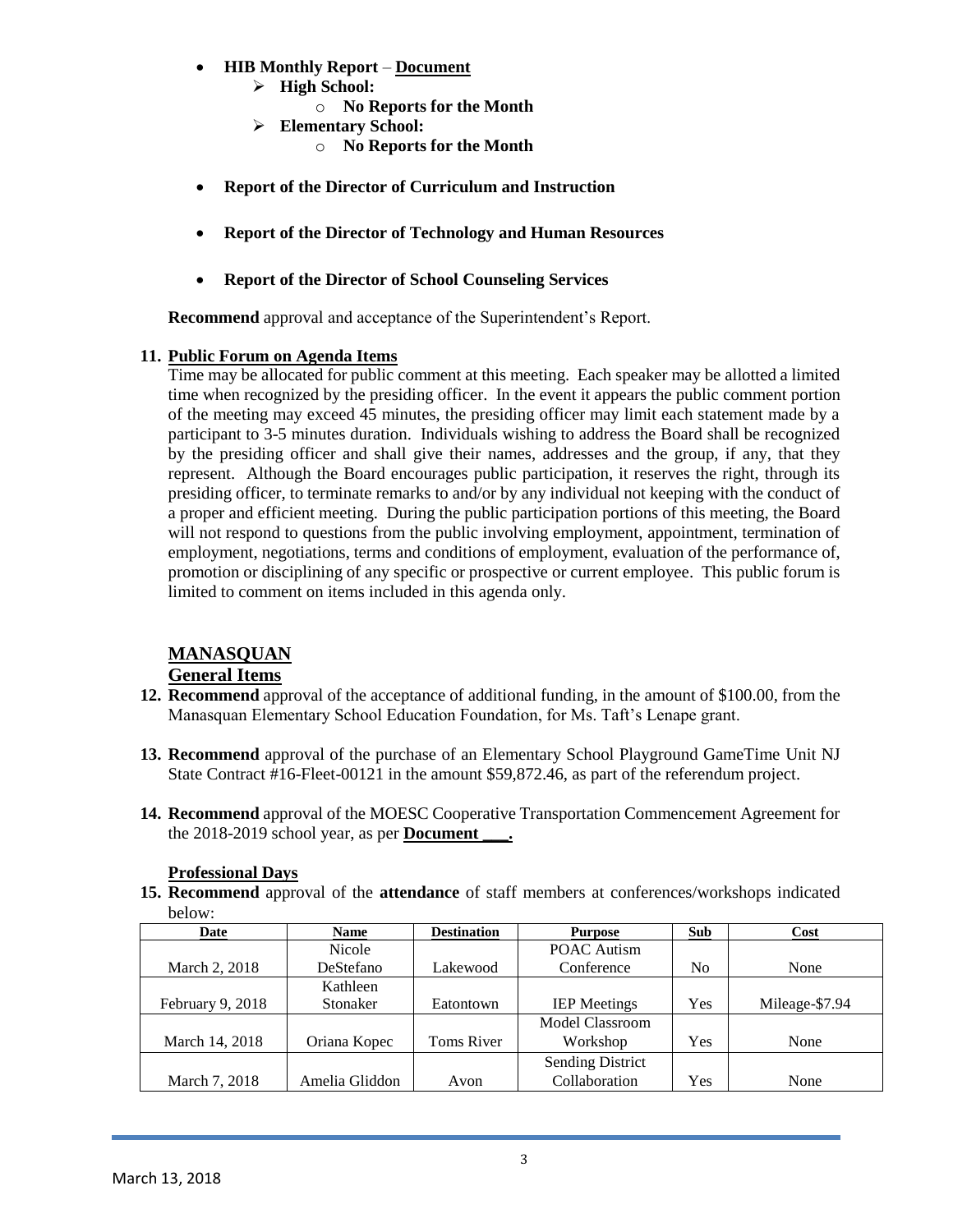|                |                    | Observation-                            |                                 |                |                 |  |
|----------------|--------------------|-----------------------------------------|---------------------------------|----------------|-----------------|--|
|                |                    | Kindergarten                            |                                 |                |                 |  |
| March 9, 2018  | Christin Walsh     | Avon                                    | Screening                       | No             | None            |  |
|                |                    | Challenge Day                           |                                 |                |                 |  |
| March 15, 2018 | Amy Young          | Manchester                              | Observation                     | Yes            | None            |  |
|                |                    |                                         | <b>Sending District</b>         |                |                 |  |
| March 7, 2018  | <b>Taylor Ames</b> | Avon                                    | Collaboration                   | Yes            | None            |  |
|                |                    |                                         | <b>Sending District</b>         |                |                 |  |
| March 7, 2018  | Teresa Reichey     | Avon                                    | Collaboration                   | Yes            | None            |  |
|                |                    |                                         | <b>Sending District</b>         |                |                 |  |
| March 7, 2018  | Brianna Snel       | Avon                                    | Collaboration                   | Yes            | None            |  |
|                |                    | <b>Spring Lake</b>                      | <b>Sending District</b>         |                |                 |  |
| March 14, 2018 | Lauren Maslihan    | Heights                                 | Collaboration                   | Yes            | None            |  |
|                |                    | Spring Lake                             | <b>Sending District</b>         |                |                 |  |
| March 14, 2018 | Michele Sayre      | Heights                                 | Collaboration                   | Yes            | None            |  |
|                |                    | Spring Lake                             | <b>Sending District</b>         |                |                 |  |
| March 14, 2018 | Lauren Buss        | Heights                                 | Collaboration                   | Yes            | None            |  |
|                | Cheryl             | Spring Lake                             | <b>Sending District</b>         |                |                 |  |
| March 14, 2018 | Femenella          | Heights                                 | Collaboration                   | N <sub>o</sub> | None            |  |
|                |                    | Spring Lake                             | <b>Sending District</b>         |                |                 |  |
| March 14, 2018 | Donna Mead         | Heights                                 | Collaboration                   | Yes            | None            |  |
|                | Jessica            | Spring Lake                             | <b>Sending District</b>         |                |                 |  |
| March 14, 2018 | Woytowicz          | Heights                                 | Collaboration                   | Yes            | None            |  |
|                |                    | Spring Lake<br><b>Sending District</b>  |                                 |                |                 |  |
| March 14, 2018 | Christin Walsh     | Collaboration<br>Heights                |                                 | N <sub>o</sub> | None            |  |
|                |                    |                                         | <b>Sending District</b>         |                |                 |  |
| March 7, 2018  | Christin Walsh     | Collaboration<br>Avon<br>N <sub>0</sub> |                                 | None           |                 |  |
|                |                    |                                         | <b>Sending District</b>         |                |                 |  |
| March 7, 2018  | Kindle Kuriscak    | Avon                                    | Collaboration<br>No             |                | None            |  |
|                |                    | Spring Lake                             | <b>Sending District</b>         |                |                 |  |
| March 14, 2018 | Kindle Kuriscak    | Heights                                 | Collaboration<br>No             |                | None            |  |
|                |                    | Spring Lake                             | <b>Sending District</b>         |                |                 |  |
| March 21, 2018 | Kindle Kuriscak    | Heights                                 | Collaboration<br>N <sub>o</sub> |                | None            |  |
|                |                    | Spring Lake                             | <b>Sending District</b>         |                |                 |  |
| March 21, 2018 | Christine Melfi    | Collaboration<br>Heights                |                                 | Yes            | None            |  |
|                | Carmen             | Spring Lake                             | <b>Sending District</b>         |                |                 |  |
| March 21, 2018 | Rodriguez          | Heights<br>Collaboration                |                                 | Yes            | None            |  |
|                |                    | Spring Lake                             | <b>Sending District</b>         |                |                 |  |
| March 21, 2018 | Cynthia Kirk       | Collaboration<br>Heights<br>Yes         |                                 | None           |                 |  |
|                |                    | <b>Spring Lake</b>                      | <b>Sending District</b>         |                |                 |  |
| March 21, 2018 | Catherine Kappy    | Heights                                 | Collaboration                   | Yes            | None            |  |
|                |                    | Spring Lake                             | <b>Sending District</b>         |                |                 |  |
| March 21, 2018 | Kali Mura          | Heights                                 | Collaboration                   | N <sub>o</sub> | None            |  |
|                |                    | Spring Lake                             | <b>Sending District</b>         |                |                 |  |
| March 21, 2018 | Sandra Jo Hill     | Heights                                 | Collaboration                   | Yes            | None            |  |
|                |                    | Spring Lake                             | <b>Sending District</b>         |                |                 |  |
| March 21, 2018 | Christin Walsh     | Heights                                 | Collaboration                   | N <sub>o</sub> | None            |  |
| March 23, 2018 | Kelly Balon        | Somerset                                | NJABA Conference                | N <sub>o</sub> | Mileage-\$27.00 |  |
|                |                    |                                         |                                 |                |                 |  |

### **Student Action Field Trips**

**16. Recommend** approval of the field trips listed below: **None at this time**

**Placement of Students on Home Instruction**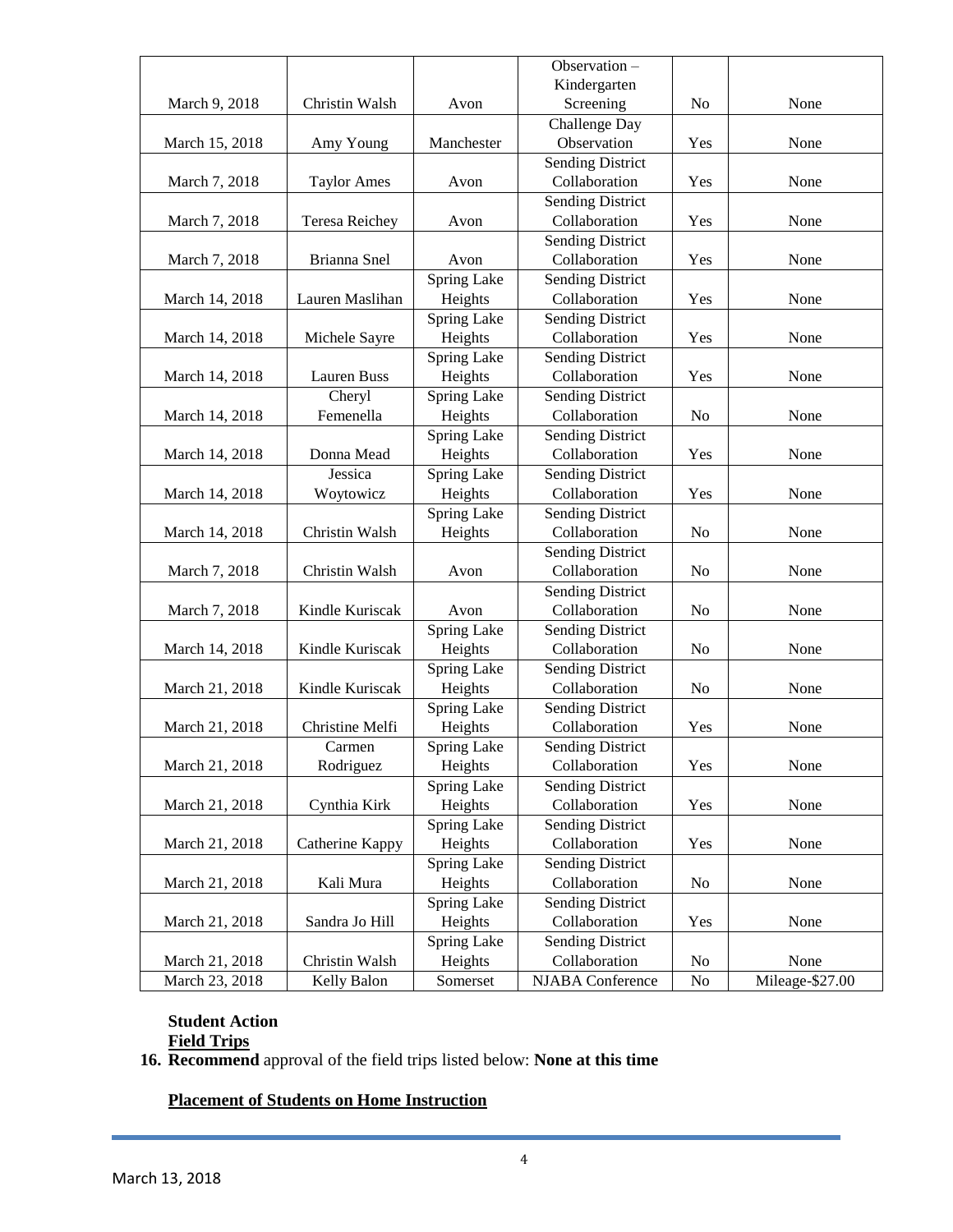**17. Recommend** that the following student(s) be placed on home instruction, as requested by Guidance or the Child Study Team and approved by the school physician: **None at this time**

### **Placement of Students Out of District**

**18. Recommend** approval of the revised External Placement list that reflects both transportation and tuition costs for the 2017-2018 school year, as per **Document** .

### **Financials**

**19. Recommend acceptance** of the following **Elementary School Central Funds Report** for the month ending **February 28, 2018 as per Document .**

# **MANASQUAN/SENDING DISTRICTS**

# **General Items**

# **20. Secretary's Report/Financials**

**Recommend acceptance** of the following **Financial Reports**, **High School Central Funds Report, Purchase Orders and Payment** and **Confirmation of Bills (Current Expense) and (Capital Expense).**

**Be it Resolved;** that the amount of district taxes, excluding debt services requirements, needed to meet the obligations of this Board for the next eight weeks is **\$2,449,781.00** and that Manasquan Borough Council is hereby requested to place in the hands of the Treasurer of School Moneys that amount within the 30 days in accordance with the statutes relating thereto.

The Business Administrator/Board Secretary certifies that as of **FEBRUARY 28, 2018** no budgetary appropriations account has obligations and payments, which in total exceed the amount appropriated by the Board of Education of the Borough of Manasquan.

**Be It Resolved:** Pursuant to N.J.A.C. 6A:23A-16.10 (c)3 the Board of Education of the Borough of Manasquan accepts the **Business Administrator/Board Secretary's** certification as of **FEBRUARY 28, 2018** that no budgetary appropriations account has obligations and payments, which in total exceed the amount appropriated by the borough of Manasquan Board of Education.

**Recommend acceptance** of the **Secretary's Financial & Investment Report** and the **Treasurer's Report**, for the month ending **FEBRUARY 28, 2018** per **Document** . (The Treasurer of School Moneys Report for the month of **FEBRUARY 2018** is on file in the Business Office and is in balance with the Secretary's Report).

Pursuant to N.J.A.C. 6A:23A-16.10(c)4, we the members of the Board of Education of the Borough of Manasquan, County of Monmouth, after having reviewed the Report of the Secretary and upon consultation with the appropriate officials, certify that as of **FEBRUARY 28, 2018,** it is to the best of our knowledge that no major account fund has been expanded and that sufficient funds are available to meet the district's financial obligations for the remainder of the fiscal year, and that the Board of Education further approves the transfers made with line item accounts of the current expense portion of the **2017-2018 budgets** for **FEBRUARY and MARCH** as recommended by the Superintendent of Schools, as per **Document .**

**Purchase Orders** for the month of **MARCH 2018** be approved**,** as per **Document .**

Recommend **acceptance** of the **Cafeteria Report** – **Document .**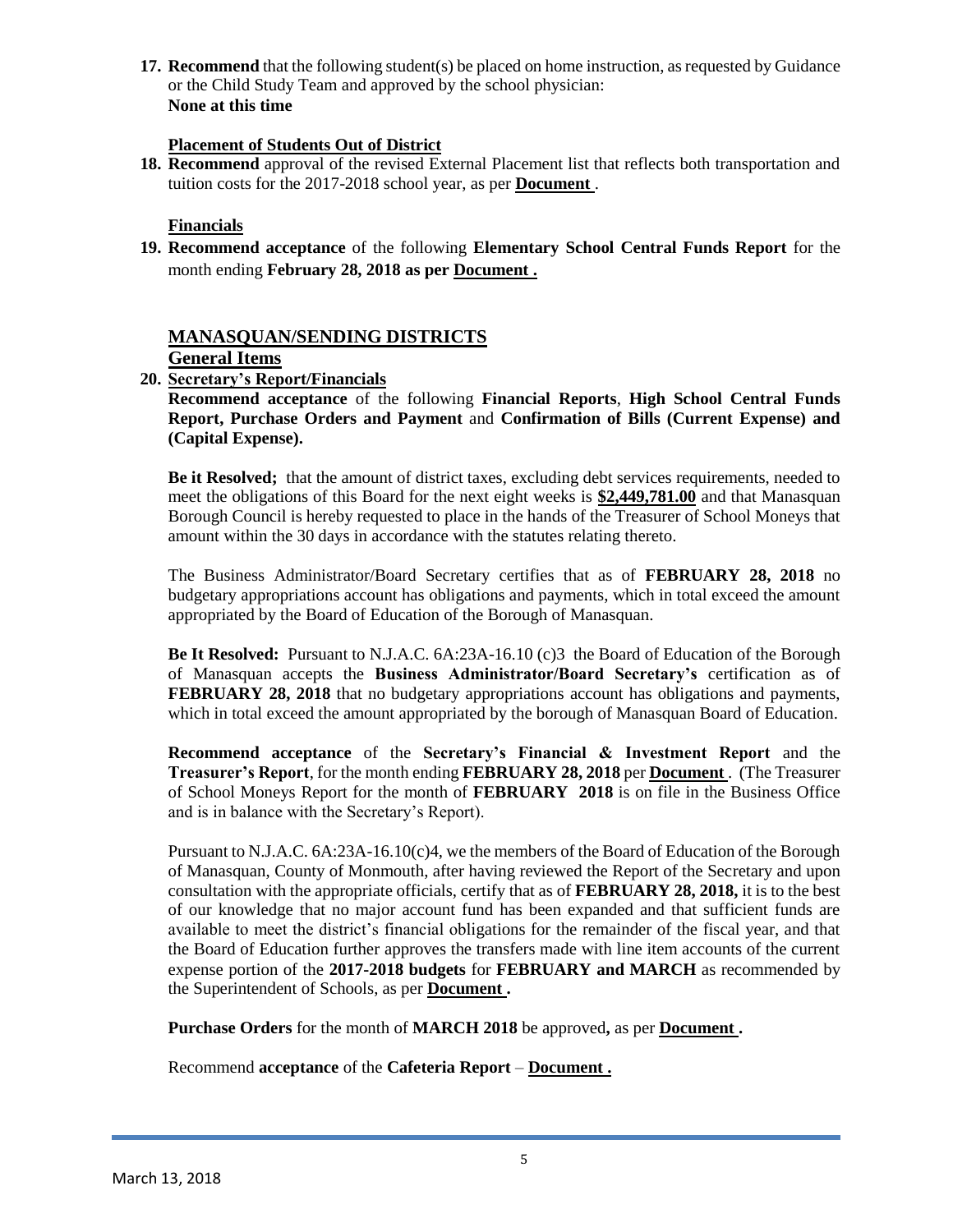**(C) Be it Resolved:** that the **Bills (Current Expense)** in the amount of **\$** for the month of **MARCH, 2018** be approved. Record of checks **(#**through **#**), and distributions are on file in the Business Office.

**Be it Resolved:** that the **Bills (Capital Expense)** in the amount of **\$** for the month of **MARCH, 2018** be approved. Record of checks **(#**through **#),** and distributions are on file in the Business Office.

Confirmation of **Bills (Current Expense)** for **FEBRUARY, 2018** at **\$** and checks **(#**through **#)** and **(Capital Expense)** for **FEBRUARY, 2018** at **\$** and checks **(#through #).**

**Recommend acceptance** of the following **High School Central Funds Report** for the month ending **FEBRUARY 28, 2018 as per Document .**

### **Adoption of Tentative 2018-2019 Budget**

**21. Recommend** approval to submit the tentative 2018-2019 school district budget to the County Office of Education for review and approval as follows:

**BE IT RESOLVED** that the tentative budget be approved for the 2018-2019 school year using the 2018-2019 state aid figures and the Secretary to the Board of Education be authorized to submit the following tentative budget to the Executive County Superintendent of Schools for approval in accordance with the statutory deadline:

|                                   | <b>GENERAL</b><br><b>FUND</b> | <b>SPECIAL</b><br><b>REVENUES</b> | <b>DEBT</b><br><b>SERVICE</b> | <b>TOTAL</b> |
|-----------------------------------|-------------------------------|-----------------------------------|-------------------------------|--------------|
| 2018-2019 Total Expenditures      |                               |                                   |                               |              |
| <b>Less: Anticipated Revenues</b> |                               |                                   |                               |              |
| <b>Taxes to be Raised</b>         |                               |                                   |                               |              |

And to advertise said tentative budget in THE COAST STAR in accordance with the form required by the State Department of Education and according to law;

**BE IT FURTHER RESOLVED**, that a public hearing be held in the Manasquan High School Media Center, 167 Broad Street, Manasquan, New Jersey, on Tuesday, April 24, 2018 at 6:00 p.m. for the purpose of conducting a public hearing on the budget for the 2018-2019 school year.

#### **Capital Reserve Account Withdrawal**

**RESOLVED** that the Manasquan Board of Education requests the approval of a capital reserve withdrawal in the amount of \$\_\_\_\_\_\_\_. The district intends to utilize these funds for \_\_\_\_\_\_\_.

### **Capital Reserve Account Deposit**

**RESOLVED** that the Manasquan Board of Education requests the approval of a capital reserve deposit in the amount of \$\_\_\_\_\_\_\_. This represents anticipated interest for the 2018-2019 school year.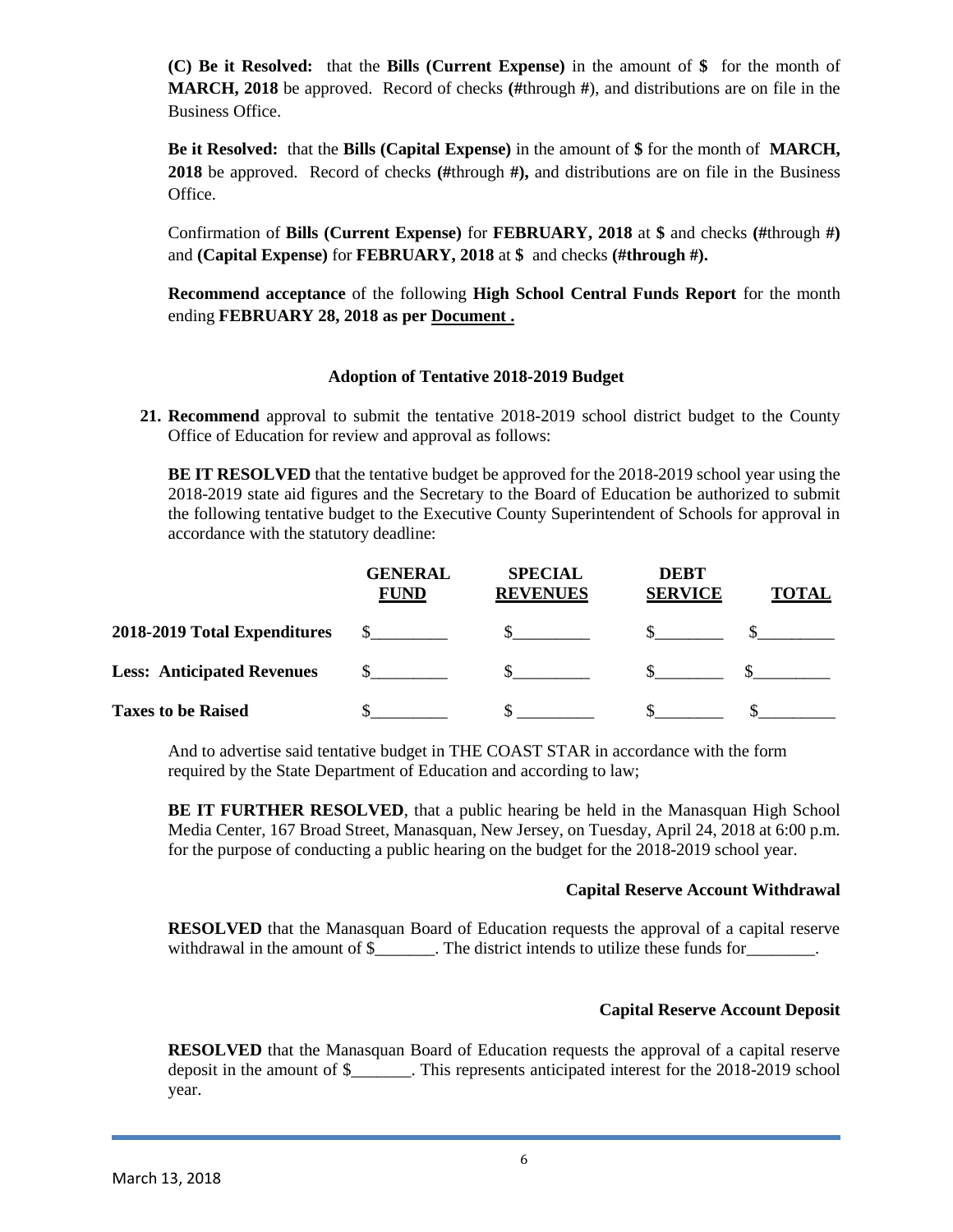**RESOLVED** that the Manasquan Board of Education includes in the proposed budget the adjustment for increases in the costs of health benefits in the amount of \$\_\_\_\_\_\_\_. The additional funds are included in the base budget and will be used to pay for the additional increases in health benefits.

#### **Travel and Related Expense Reimbursement 2018-2019**

**WHEREAS**, the Manasquan Board of Education recognizes school staff and Board members will incur travel expenses related to and within the scope of their current responsibilities and for travel that promotes the delivery of instruction or furthers the efficient operation of the school district; and

**WHEREAS**, N.J.A.C. 6A:23A-7.2 et seq. requires Board members to receive approval of these expenses by a majority of the full voting membership of the Board and staff members to receive prior approval of these expenses by the Superintendent of Schools and a majority of the full voting membership of the Board; and

**WHEREAS**, a Board of Education may establish, for regular district business travel as defined in N.J.A.C. 6A:23A-1.2, which includes attendance at regularly scheduled in-state county meetings, Department or Association sponsored events or in-state professional development activities for which the registration fee does not exceed \$150.00 per employee or board member, where prior Board approval shall not be required unless the annual threshold for a staff member exceeds \$1,500 in a given school year (July 1 through June 30); and

**WHEREAS**, the Manasquan Board of Education established \$\_\_\_\_\_\_\_\_\_ as the maximum travel amount for the current school year and has expended \$\_\_\_\_\_\_\_\_\_\_\_\_ as of this date; now

**THEREFORE, BE IT RESOLVED** that the Manasquan Board of Education approves travel and related expense reimbursements in accordance with N.J.A.C. 6A:23A-7.2, to a maximum expenditure of \$\_\_\_\_\_\_\_\_ for all staff and board members for the 2018-2019 school year.

**BE IT FURHER RESOLVED** that the Manasquan Board of Education approved the following 2018-2019 Tuition Rates:

| Manasquan High School 9 - 12 \$ |    |                              |
|---------------------------------|----|------------------------------|
| Pre-School A.M.                 | \$ | $(2.25 \text{ hours } 39\%)$ |
| Pre-School P.M.                 |    | $(3.50 \text{ hours } 61\%)$ |
| Kindergarten                    |    |                              |
| Grades $1-5$                    | S  |                              |
| Grades $6-8$                    | S  |                              |
| L/LD                            |    |                              |
| $PSH - PT$                      |    |                              |
| $PSH - FT$                      |    |                              |
| MD                              |    |                              |
| Parent Paid K-8                 |    |                              |
| Parent Paid $9 - 12$            |    |                              |

- **22. Recommend** approval to withdraw \$50,000 from the Emergency Reserve Account for unanticipated general fund expenses in the 2017-2018 school year, pursuant to 6A:23A-14.4(a)iv. Once complete the 2017-2018 budget will be increased by this amount.
- **23. Recommend** approval to solicit Request for Proposals for 2018-2019 Health Insurance Brokerage Services (RFP has been reviewed and approved by the board attorney)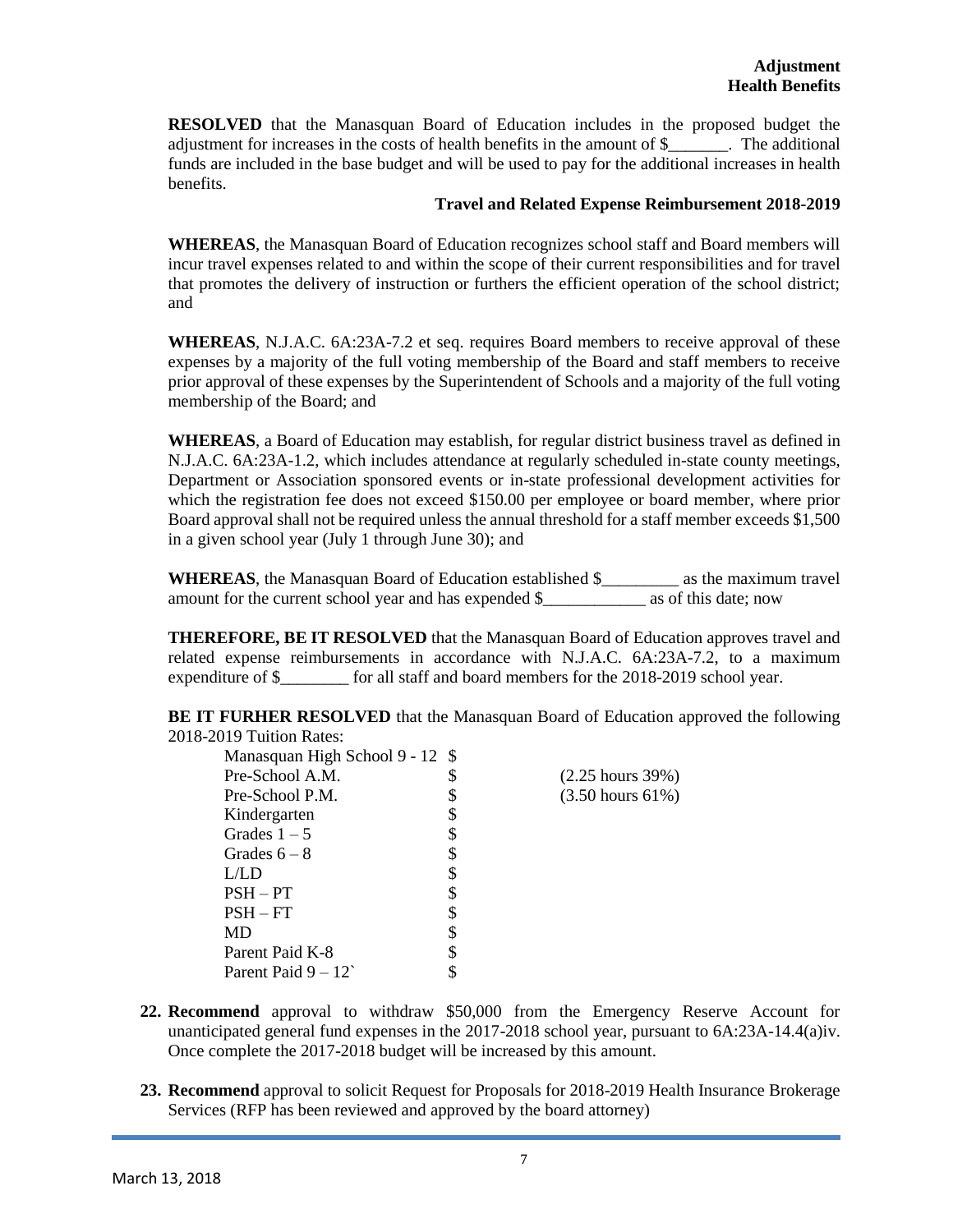- **24. Recommend** approval of the Service Contract with CPC Behavioral Healthcare for Fit to Return Evaluations on an as needed basis, as per **Document** .
- **25. Recommend** approval to accept the monetary award in the amount of \$500.00 to be deposited in the Manasquan High School General Fund, received by James Fagen by the 9/11 Tribute Museum.
- **26. Recommend** approval of the creation of the following club:
	- o Donate Life Club
- **27. Recommend** approval of the creation of a central fund account for the International Club in accordance with the Addendum C position, and elimination and transfer of fund balances of the following central fund accounts to the International Club central fund:
	- French Account #95-451-HS 270
	- Spanish Account #95-451-HS 400

**28. Recommend** approval of the following Pay Applications:

- Pay Application #5 from Kappa Construction Corp., in the amount of \$\_\_\_\_\_\_\_\_, for Renovations and Addition to the Manasquan High School (pending attorney review).
- Pay Application #5 from SLS Construction, in the amount of \$\_\_\_\_\_\_\_\_\_\_, for Manasquan High School 2017 Stair Tower Interior Door Replacement (pending attorney review).

### **Professional Days**

**29. Recommend** approval of the **attendance** of staff members at conferences/workshops indicated below:

| Date          | Name               | <b>Destination</b> | <b>Purpose</b>    | Sub | Cost                  |
|---------------|--------------------|--------------------|-------------------|-----|-----------------------|
|               |                    |                    | Corrective Action |     |                       |
|               |                    |                    | Plans and         |     |                       |
|               |                    |                    | Progressive       |     | Mileage-\$37.01       |
| May 8, 2018   | <b>Jesse Place</b> | Mt. Laurel         | Supervision       | No  | Registration-\$150.00 |
|               |                    |                    | Personalized      |     |                       |
| March 9, 2018 | Justin Roach       | Freehold           | Learning Visit    | No  | None                  |

# **Student Action**

**Field Trips**

**30. Recommend** approval of the field trips listed below:

| Date           | Name              | <b>Subject</b> | <b>Destination</b>   | <b>Purpose</b>       | <b>Sub</b> | Other<br><b>Board</b><br><b>Costs</b> | Other<br><b>Fund</b> |
|----------------|-------------------|----------------|----------------------|----------------------|------------|---------------------------------------|----------------------|
|                | John Driscoll     | Academy of     |                      | Visit Goldman        |            |                                       | Academy              |
|                | Linda Hoeler      | $Finance -$    |                      | Sachs and            |            |                                       | of Finance           |
|                | Robert Waldeyer   | Grades         |                      | Museum of            |            | 2 Buses                               | Funds-               |
| April 25, 2018 | Nurse (TBD)       | 11/12          | New York City        | Finance              | $Yes-3$    | $-$ \$1,500                           | \$1,500              |
|                | Meredith Heeter   |                |                      |                      |            |                                       |                      |
|                | Marisa Marco      |                |                      |                      |            |                                       |                      |
|                | Carol Anderson    |                |                      |                      |            |                                       |                      |
|                | Jamie Onorato     |                |                      |                      |            |                                       |                      |
|                | Pamela Puryear    |                |                      |                      |            |                                       |                      |
|                | Lisa Crowning     |                |                      |                      |            |                                       |                      |
|                | Meghan Hillman    |                |                      |                      |            |                                       |                      |
|                | Christopher Craig |                |                      | <b>Senior Class</b>  |            | 4 Buses -                             |                      |
| June 1, 2018   | Nurse (TBD)       | Grade 12       | <b>Atlantic Club</b> | Trip                 | $Yes-8$    | \$900                                 | None                 |
|                | John Driscoll     |                |                      |                      |            |                                       |                      |
|                | Linda Hoeler      |                |                      | Business and         |            |                                       |                      |
|                | Robert Waldeyer   | Academy of     | Six Flags in         | Marketing            |            | 2 Buses -                             |                      |
| May 23, 2018   | Nurse (TBD)       | Finance        | Jackson              | <b>Education Day</b> | $Yes-3$    | \$600                                 | None                 |